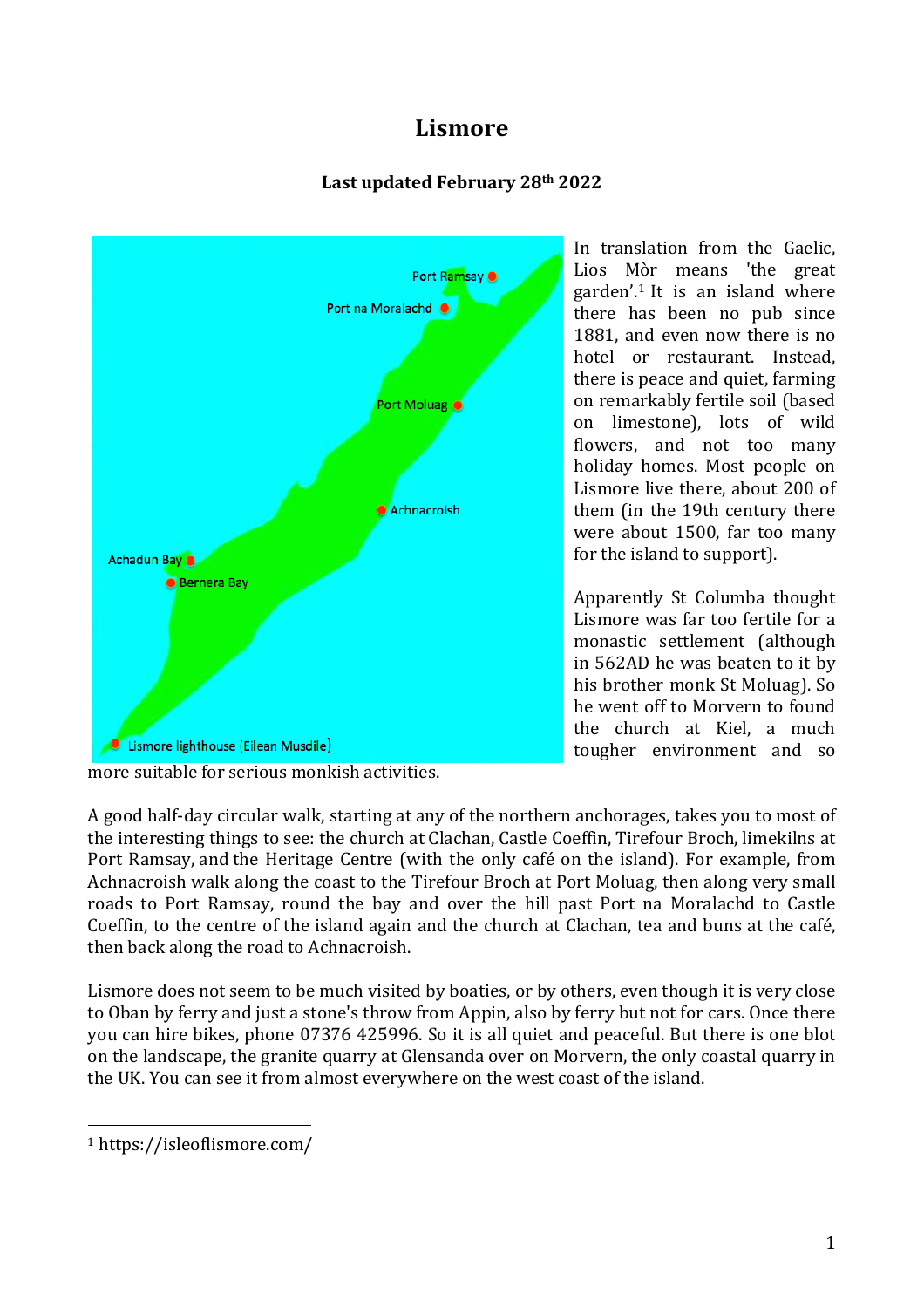If you want to know more read Robert Hay's 'Lismore, the Great Garden', Birlinn, 2009. And for archaeology, history and landscape take a look at an informative short film. 2

# **Achnacroish**

Achnacroish is just a wee hamlet, there is nothing really to see or do, just the primary school, some not very attractive houses and a rather beaten-up pier and ferry terminal. It is all surprisingly Hebridean so close to Oban, and the bird song is lovely.

Take a walk to the Heritage Centre<sup>3</sup> which is in a calm and quite attractive 2007 modern building (ph 01631 760030) on the 'main' road opposite the turning for Balnagown. It is only about a mile from the anchorage if you take the path along the coast via Balnagown. There are a lot of interesting old photographs and artefacts, and a restored cottage with an audio of someone speaking in Gaelic — post blackhouse because it has a fireplace and is divided into two rooms. In the same building as the museum is the Isle of Lismore café<sup>4</sup>, the only place on the island for a cup of tea. It sells home-baked cakes, and snacks of various sorts — it does not do regular evening meals, and nor does anywhere else on the island (ph 07745 536902). Check the opening times on their website before making a journey. Sitting outside on the deck on a nice day is extremely pleasant, particularly watching the sweaty cyclists toiling along the road below.

A little further along the road you come to Clachan with a delightful and extraordinarily interesting church<sup>5</sup>. At first glance it looks like an ordinary Scottish Kirk but look closer and you will see all sorts of stuff which reveals its more illustrious past, incredibly for such a small place, as a cathedral which began life in the 13th and 14th centuries as the seat of the Bishop of Argyll. By 1512 it was in ruins. The present structure arose in the 18th century. It is based on the original cathedral choir, although it has been much altered since then (the gallery and the timber roof are late Victorian). Confusingly, the inside is now back to front with the pulpit at the west end. The stained glass windows are good. The few remains of the older cathedral are as spectacular as they are surprising — seven external buttresses, the blocked-off doors in the north and south walls, the arch in the west wall, the three-arched sedilia and the piscina in the south wall. The graveyard is charming, full of wild flowers, a good place to sit and think, some old graveslabs have been stacked up under cover. The immediately adjacent old manse is a lovely 18th and 19th century building, as is the 18th century Bachuil House 100 yards further towards Port Ramsay.

 

<sup>2</sup> https://drive.google.com/file/d/1tVo-msJbNZx2qNOBf7MY12LY\_jQRgGrW/view

<sup>3</sup> https://www.lismoregaelicheritagecentre.org/

<sup>4</sup> https://www.lismoregaelicheritagecentre.org/the-cafe/

<sup>5</sup> https://canmore.org.uk/site/23100/lismore-st-moluags-cathedral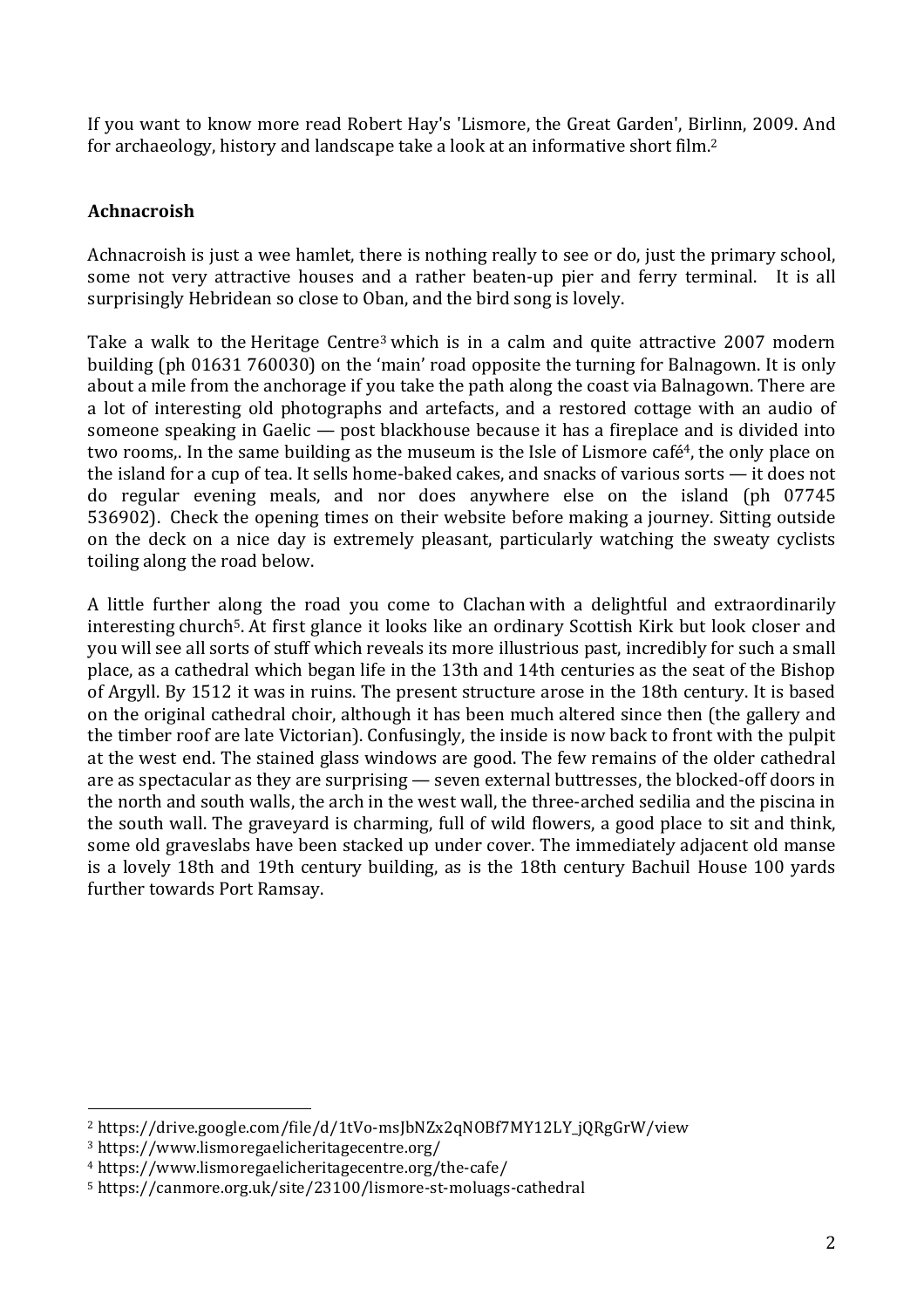#### **Bernera and Achadun bays**

Achadun (Achinduin) castle<sup>6</sup> is not as ruined as Ardtornish castle, not as restored as Gylen, and certainly not as complete as Dunstaffnage — but it is in a pleasing position above the bays giving two anchorages protected from all wind directions, no doubt a consideration to those who put the castle there in the first place. But these early builders would not have had their view up Loch Linnhe ruined by the Glensanda quarry7. However, one must not moan. That quarry does employ something like 200 people, the stone goes out by boat rather than by road, and it will I think eventually be all grassed over.

The castle dates from the 13th century and was apparently built by the bishops of Argyll in the days when bishops needed to defend themselves, from what I know not. But nowadays it is thought the MacDougalls built it and only later did the Bishops take it over. It was probably abandoned in about 1400.

Walk down to the tidal isthmus across to Bernera island and have a look at what I think must have been a fish trap — easily visible at low tide, facing northwest. On the southeast side of the island is a very, very ruined chapel<sup>8</sup> with no visible gravestones, and loads of wild flowers in summer

#### **Lismore lighthouse (on Eilean Musdile)**

Not an official anchorage but that doesn't mean one can't anchor in quiet weather off either the east or west slipway depending on the wind direction, for a short while to have an explore. And well worthwhile it is, to stand on the terrace looking out over the swirling tide and the boats going to and from the Sound of Mull. As ever the lighthouse<sup>9</sup>, the two cottages and associated buildings and slipways, are all beautifully proportioned and constructed, particularly the curving wall bounding the path through the garden where once the lighthouse keepers grew their vegetables. Of course it is yet another Stevenson, built in 1833 and automated in 1965. There is an interesting film on the web about how the lighthouse used to be supplied when it was still manned<sup>10</sup>.

What the two very large walled fields were for I don't know, surely too large for a vegetable garden but OK for a cow or two (there are some ruined byres to support this idea). The arched bridge connecting one island with the other has no obvious purpose now, but it was built to transport materials to build the lighthouse from the original landing opposite Lismore itself.

The cottages, and indeed all of Eilean Musdile, are now privately owned but I have never seen anyone around during my many, many trips past the lighthouse. But one sunny spring day I did stumble on the owners busily painting their cottages white, and very friendly they were too. They don't mind anyone wandering around their island paradise, just be careful not to disturb them if they are in residence (a visible boat or helicopter is no clue because they are brought here by a boat taxi from Oban)

 

<sup>6</sup> https://canmore.org.uk/site/23018/lismore-achadun-castle

<sup>7</sup> https://en.wikipedia.org/wiki/Glensanda

<sup>8</sup> https://canmore.org.uk/site/22656/bernera-island-chapel-and-burial-ground

<sup>9</sup> https://www.nlb.org.uk/lighthouses/lismore/

<sup>10</sup> https://movingimage.nls.uk/film/5206/83443441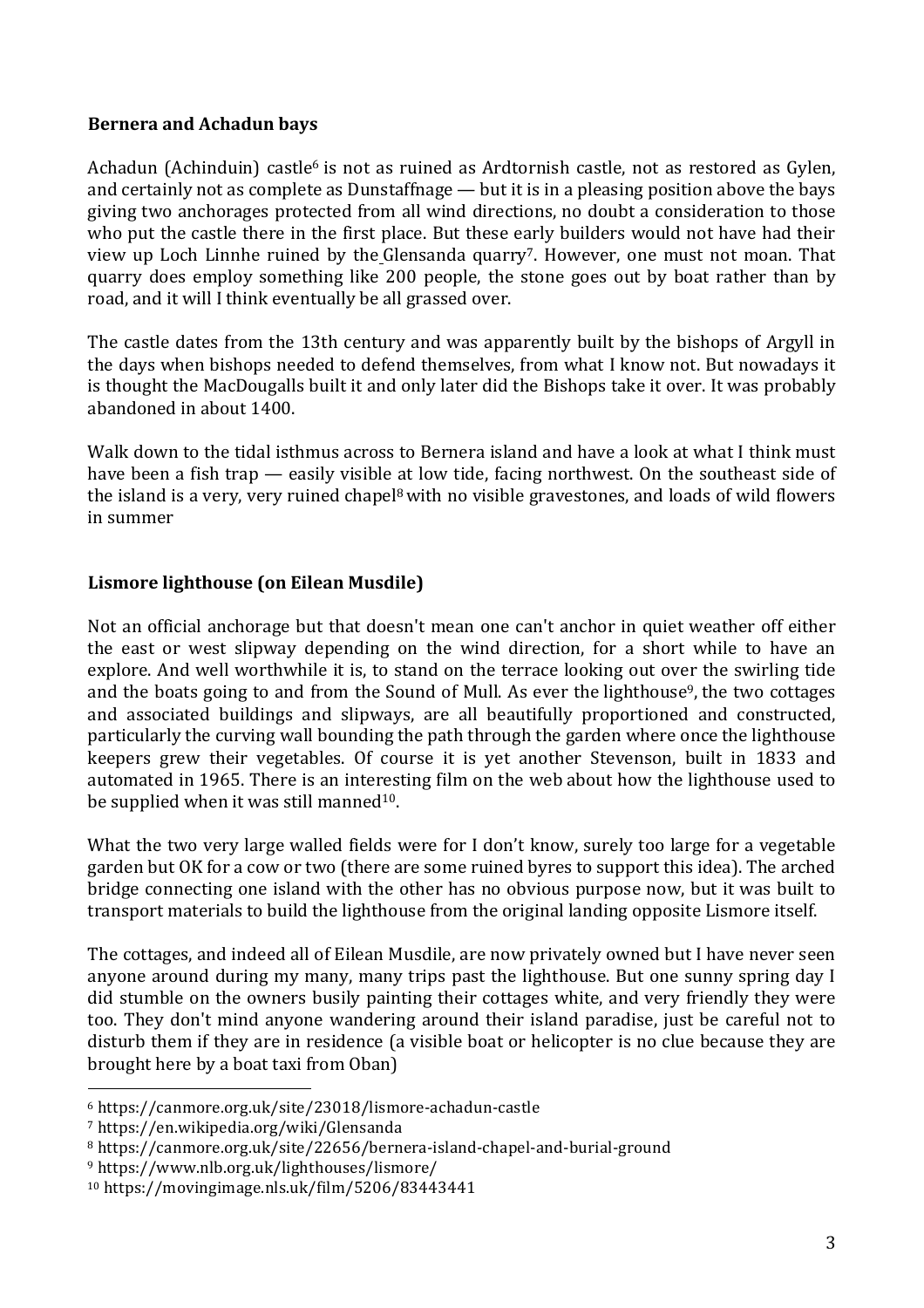By the way, off here is where I want my ashes scattered when the time comes.

## **Port Moluag**

Hardly a port, a mere indentation in the coastline just north of a line of low cliffs, with a stony beach to land on. Walk up the hill a bit, then left to Tirefour (Tirfuir) Broch<sup>11</sup>. Built in the first century AD, it is perched on the cliffs overlooking the Lynn of Lorne, surely a defensive position. It is not as well preserved, or as high, as the broch at Vaul on Tiree, but it is a broch nonetheless. So you can get some idea of what these strange Iron Age structures<sup>12</sup> looked like. You can't get between the double walls, there is a fence barring the way. But it is a fine airy spot from which to contemplate

## **Port na Moralachd**

Notwithstanding the fish cages this is a great anchorage, and you can't even see Glensanda if you get yourself in the right place, tucked into the north or in the more traditional south bay (there is a very ruined lime kiln down on the shore of the latter but the ones at Port Ramsay are much better preserved). There is quite a bit of driftwood to make a barbeque.

From here you can easily walk over to Port Ramsay**.** Better, although it is about a half-an-hour walk, is an expedition to Castle Coeffin<sup>13</sup> and maybe on to the church at Clachan<sup>14</sup> and the Heritage Centre<sup>15</sup>. Not only is the walk very pleasant but the small castle has a great position perched on a limestone outcrop with splendid views up and down the Lynn of Morvern (avert your eyes from Glensanda and take photographs when it is in the shade). The castle is very ruined but it has been stabilised and you can scramble up to take in the views. If you look down on the bay to the southwest you can see very clearly the remains of a fish trap. It is another MacDougall castle, originally built in the 13th century, but before that it was the site of a Norse fortress.

The small farm with loads of horses, tucked away behind the castle and more or less invisible from the sea, is a bit of a surprise, and the signs to direct you around it are helpful rather than antagonistic.

### **Port Ramsay**

 

Despite the slightly daunting entrance between covered rocks, once you are in there is loads of space to anchor, and in more or less any wind direction. As it has been for over two centuries: *"Ramsey Bay, near the E. end of Lismore, is the only safe anchorage in this Island; the*

<sup>11</sup> https://canmore.org.uk/site/23082/lismore-tirefour-castle

<sup>12</sup> https://www.historic-uk.com/HistoryUK/HistoryofScotland/Brochs-the-Tallest-Prehistoric-Buildings-in-Britain/

<sup>13</sup> https://canmore.org.uk/site/23093/lismore-castle-coeffin

<sup>14</sup> https://canmore.org.uk/site/23100/lismore-st-moluags-cathedral

<sup>15</sup> https://www.lismoregaelicheritagecentre.org/